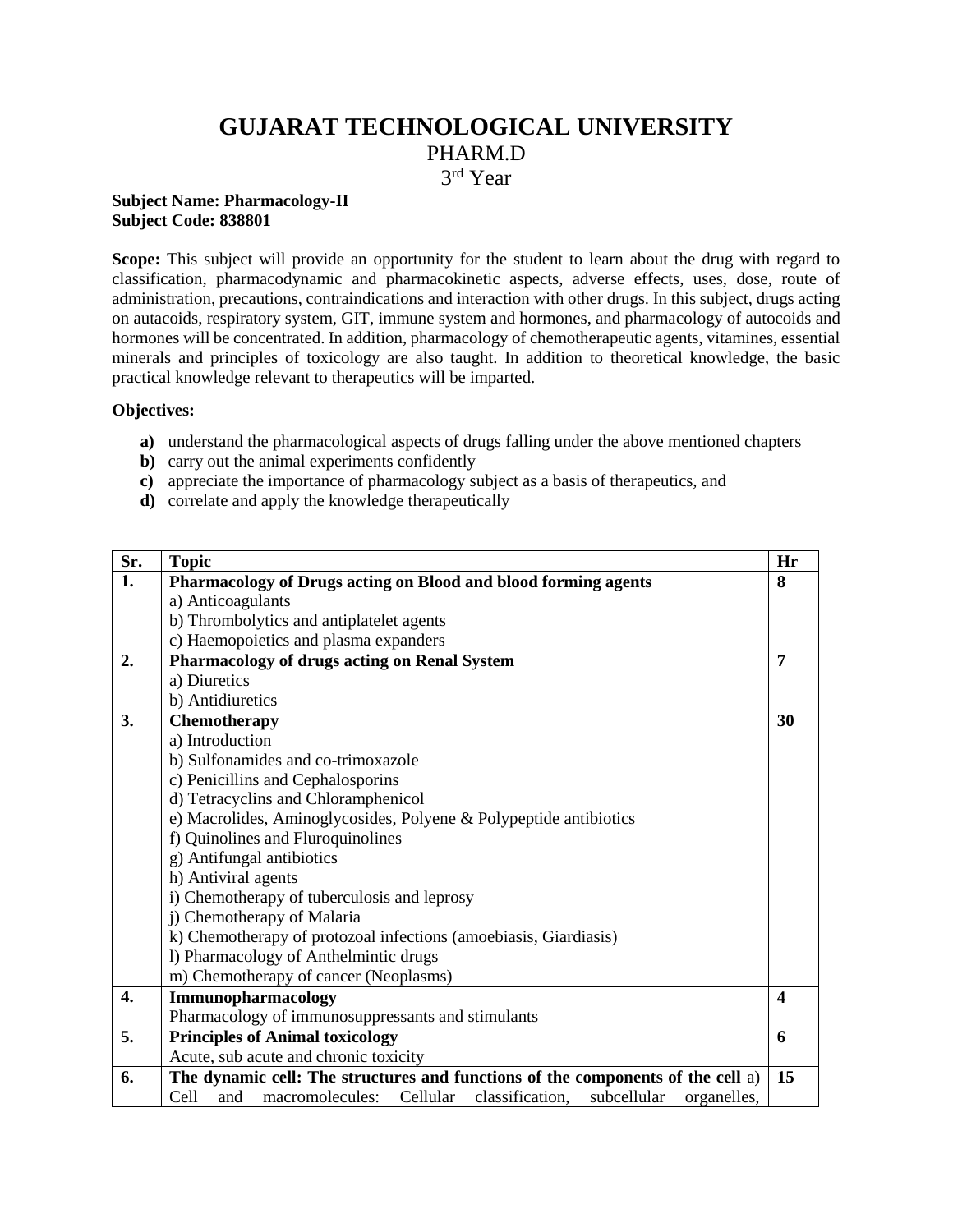|    | macromolecules, large macromolecular assemblies b) Chromosome structure: Pro and<br>eukaryotic chromosome structures, chromatin structure, genome complexity, the flow<br>of genetic information. c) DNA replication: General, bacterial and eukaryotic DNA<br>replication. d) The cell cycle: Restriction point, cell cycle regulators and modifiers. e)<br>Cell signaling: Communication between cells and their environment, ion-channels,<br>signal transduction pathways (MAP kinase, P38 kinase, JNK, Ras and PI3-kinase<br>pathways, biosensors. |    |  |  |  |
|----|---------------------------------------------------------------------------------------------------------------------------------------------------------------------------------------------------------------------------------------------------------------------------------------------------------------------------------------------------------------------------------------------------------------------------------------------------------------------------------------------------------------------------------------------------------|----|--|--|--|
| 7. | The Gene: Genome structure and function:                                                                                                                                                                                                                                                                                                                                                                                                                                                                                                                | 10 |  |  |  |
|    | a) Gene structure: Organization and elucidation of genetic code.                                                                                                                                                                                                                                                                                                                                                                                                                                                                                        |    |  |  |  |
|    | b) Gene expression: Expression systems (pro and eukaryotic), genetic elements that                                                                                                                                                                                                                                                                                                                                                                                                                                                                      |    |  |  |  |
|    | control gene expression (nucleosomes, histones, acetylation, HDACS, DNA binding                                                                                                                                                                                                                                                                                                                                                                                                                                                                         |    |  |  |  |
|    | protein families.                                                                                                                                                                                                                                                                                                                                                                                                                                                                                                                                       |    |  |  |  |
|    | c) Transcription and Transcription factors: Basic principles of transcription in pro and                                                                                                                                                                                                                                                                                                                                                                                                                                                                |    |  |  |  |
|    | eukaryotes. Transcription factors that regulate transcription in pro and eukaryotes.                                                                                                                                                                                                                                                                                                                                                                                                                                                                    |    |  |  |  |
| 8. | RNA processing: rRNA, tRNA and mRNA processing. Protein synthesis: Mechanisms                                                                                                                                                                                                                                                                                                                                                                                                                                                                           | 10 |  |  |  |
|    | of protein synthesis, initiation in eukaryotes, translation control and post-translation                                                                                                                                                                                                                                                                                                                                                                                                                                                                |    |  |  |  |
|    | events Altered gene functions: Mutations, deletions, amplifications, LOH,                                                                                                                                                                                                                                                                                                                                                                                                                                                                               |    |  |  |  |
|    | traslocations, trinucleotide repeats and other genetic abnormalities. Oncogenes and                                                                                                                                                                                                                                                                                                                                                                                                                                                                     |    |  |  |  |
|    | tumor suppressor genes. The gene sequencing, mapping and cloning of human disease                                                                                                                                                                                                                                                                                                                                                                                                                                                                       |    |  |  |  |
|    | genes. Introduction to gene therapy and targeting. Recombinant DNA technology:                                                                                                                                                                                                                                                                                                                                                                                                                                                                          |    |  |  |  |
|    | principles. Processes (gene transfer technology) and applications                                                                                                                                                                                                                                                                                                                                                                                                                                                                                       |    |  |  |  |
|    |                                                                                                                                                                                                                                                                                                                                                                                                                                                                                                                                                         |    |  |  |  |

# **REFERENCES:**

- 1. Molecular Biology of the Cell by Alberts B., Bray, D., Lewis, J., Raff M., Roberts, K and Watson, JD, 3rd edition.
- 2. Molecular Cell Biology By Lodish, H., Baltimore, D., Berk, A et al., 5th edition.
- 3. Molecular Biology by Turner, PC., McLennan, AG., Bates, AD and White MRH 2nd edition.
- 4. Genes VIII by Lewin, B., (2004)
- 5. Pharmaceutical Biotechnology, by Crommelin, DJA and Sindelar RD (1997)
- 6. Recombinant DNA by Watson, JD., Gilman, M., et al., (1996)
- 7. Biopharmaceutical: Biochemistry and Biotechnology by Walsh, G., (1998)

# **List of Experiments:**

1. Study of laboratory animals and their handling (a. Frogs, b. Mice, c. Rats, d. Guinea pigs, e. Rabbits).

- 2. Study of physiological salt solutions used in experimental pharmacology.
- 3. Study of laboratory appliances used in experimental pharmacology.
- 4. Study of use of anesthetics in laboratory animals.
- 5. To record the dose response curve of Ach using isolated ileum/rectus abdominis muscle preparation.

6. To carry out bioassay of Ach using isolated ileum/rectus abdominis muscle preparation by interpolation method.

7. To carry out bioassay of Ach using isolated ileum/rectus abdominis muscle preparation by three point method.

8. To record the dose response curve of Histamine using isolated guinea-pig ileum preparation.

9. Study of agonistic and antagonistic effects of drugs using isolated guinea-pig ileum preparation. 10. To carry out bioassay of Histamine using isolated guinea-pig ileum preparation by interpolation method.

11. To carry out bioassay of Histamine using guinea-pig ileum preparation by three point method.